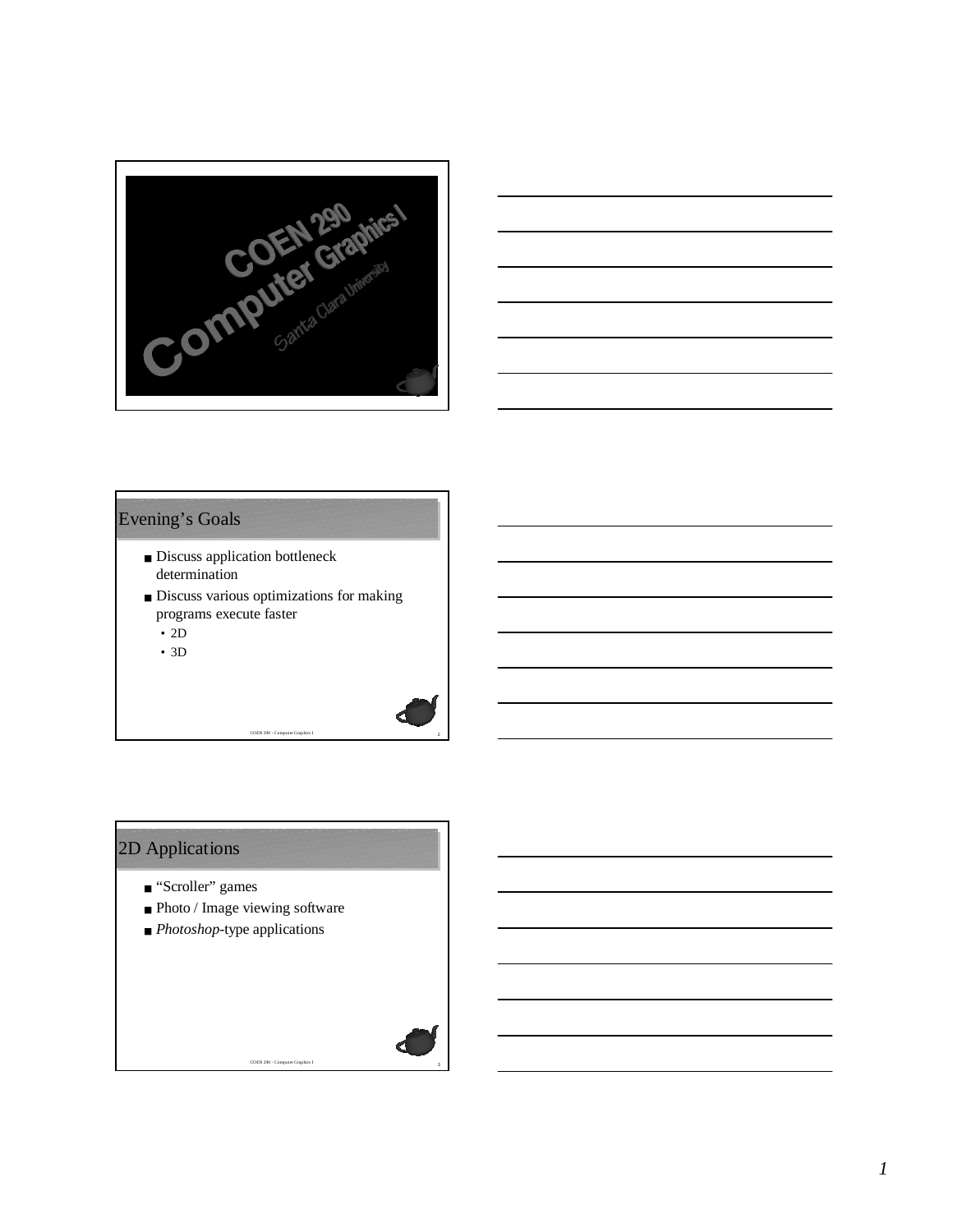## How We've Rendered So Far …

- **o** Clear the window
- **•** Redraw all contents using new positions
- Swap Buffers
- $\bullet$  Go to  $\bullet$
- Forced to redraw every pixel in the viewport • Potentially very wasteful for certain types of applications



# "Dirty Rectangles"

- For 2D applications, clearing the entire window may be wasteful
- Only update pixels that were "damaged" • Refill where players were with background image
	- Use *Painter's Algorithm* to determine drawing order





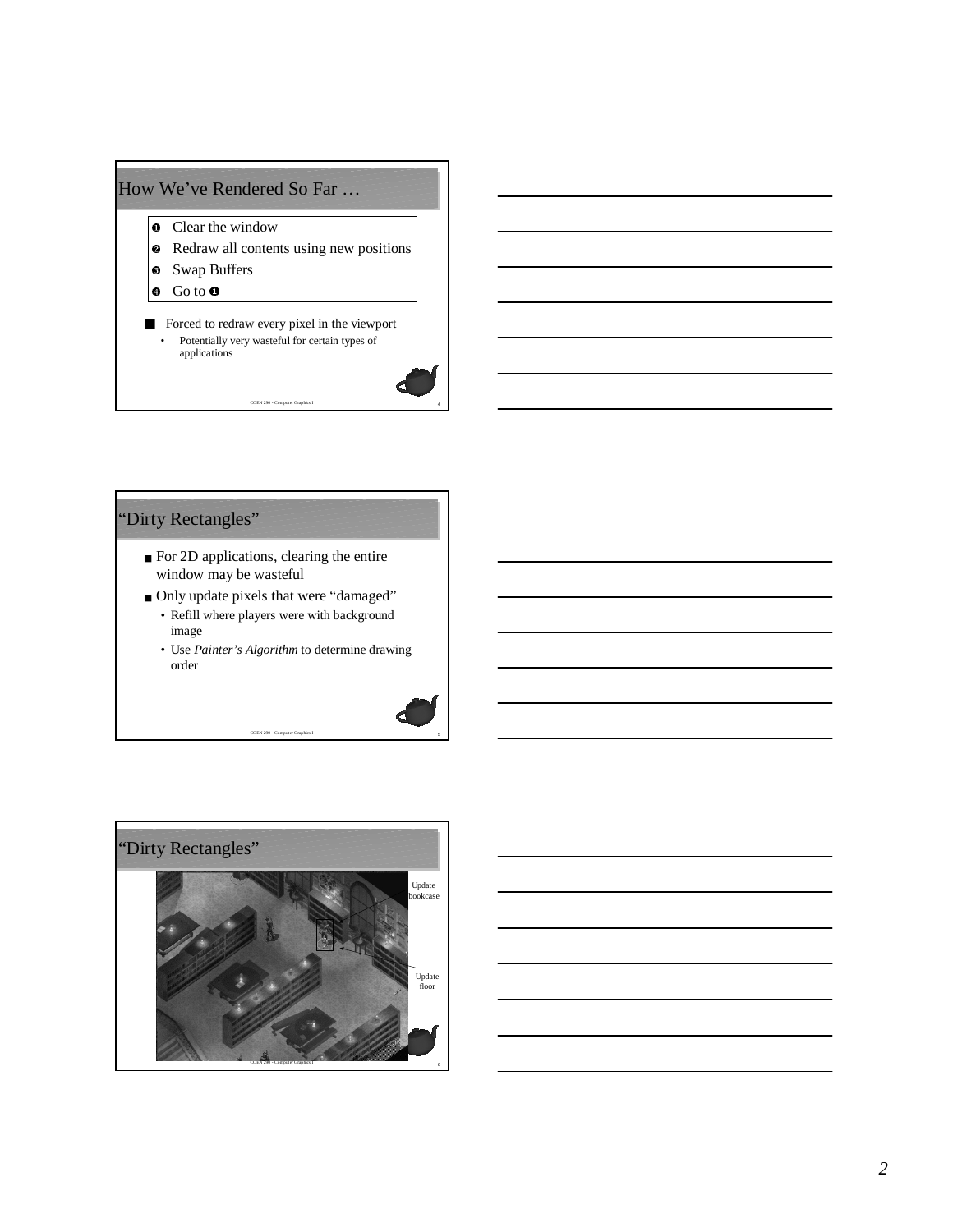#### What Makes Applications Slow

- Poor data structure use in application
- Too much geometry per frame
	- Vertex transformations
	- Lighting computations
	- Texture coordinate generation
- Too many pixels to fill
	- Depth testing
	- Texture mapping



#### Keeping things "Real Time"

- What's your hardware capable of doing?
	- Polygons / second
	- Pixels / second
- Determining what's realistic
	- Computing the *polygon budget* – Controlling model complexity
	- Estimating how many pixels need to be filled per frame

<sup>8</sup> COEN 290 - Computer Graphics I

– Need to consider rejected pixels from depth testing

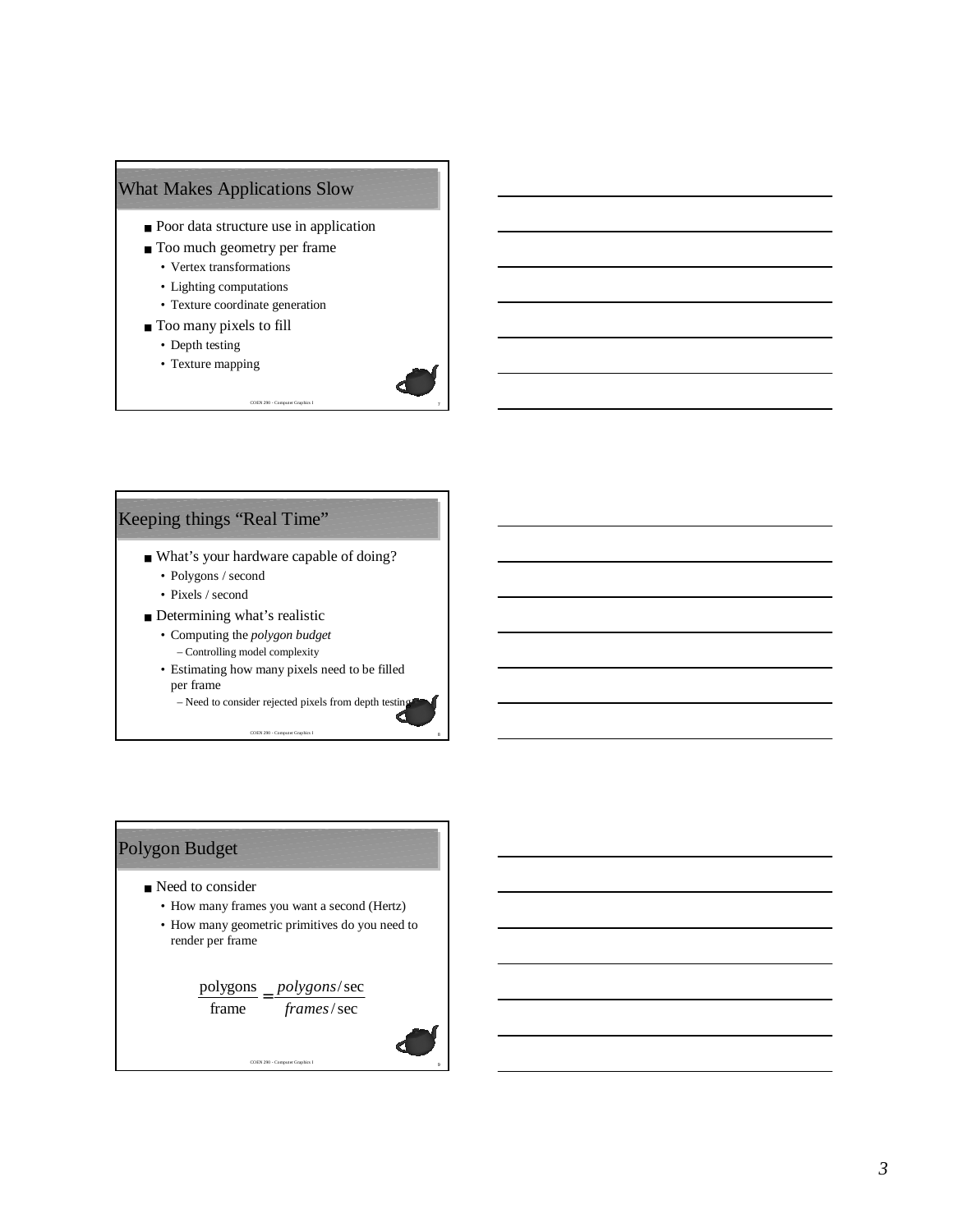